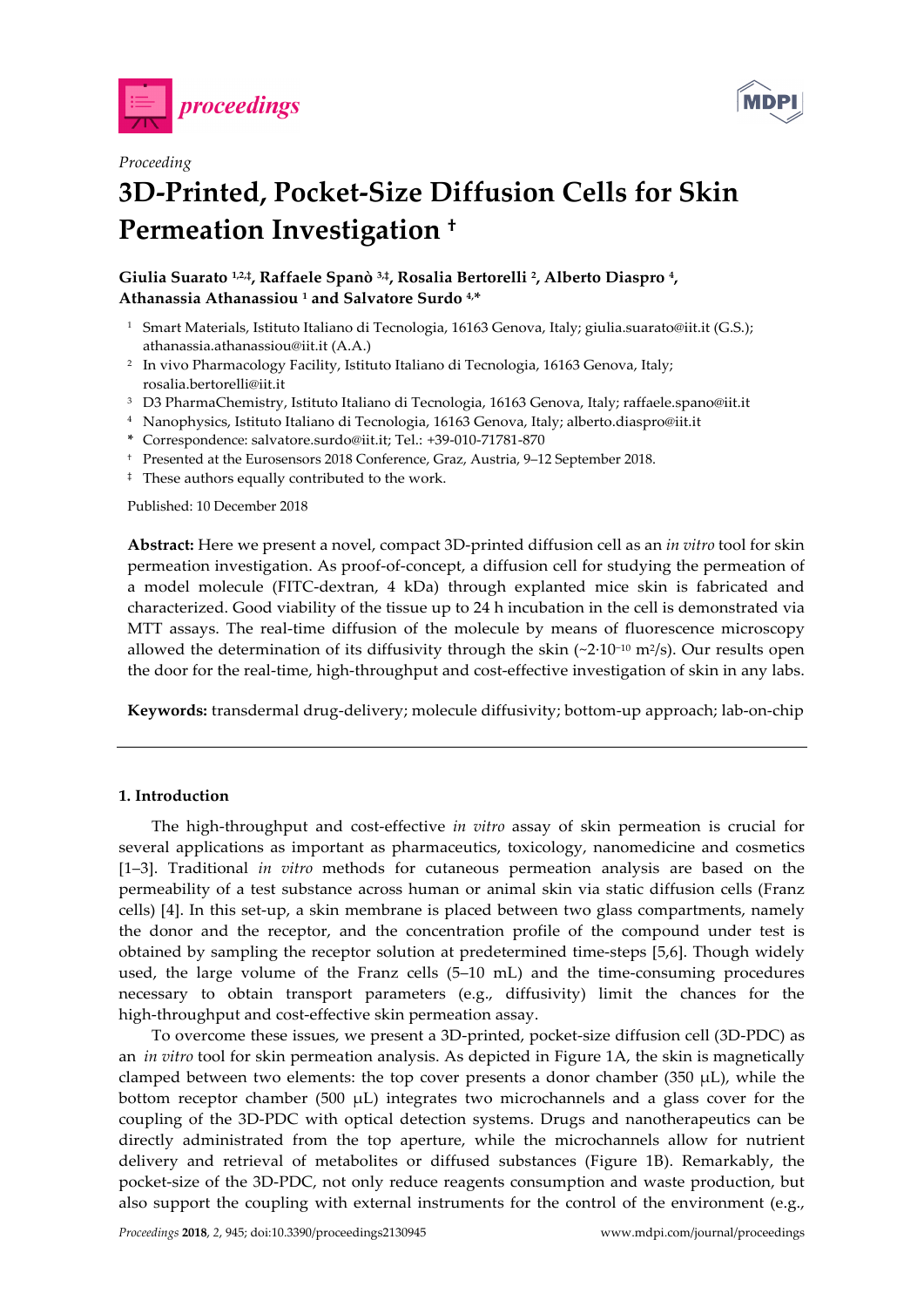humidity,  $CO<sub>2</sub>$ ) and the real-time quantification of the cumulative amount vs. time of the compound of interest. Here we exploited this versatility by connecting our device with an inverted fluorescence microscope to study the permeation of a model molecule (FITC-dextran, 4 kDa) through two membrane models (healthy and microneedle-treated mice skins).



**Figure 1. (A)** Schematic of the 3D-PDC that consists of three parts: (1) the receptor chamber, integrating two channels and a glass window; (2) the skin tissue and (3) the donor chamber. An O-ring inserted under the skin seals the receptor and prevents leakage of liquids. Both components integrate 4 magnets to ease the assembling procedure. (**B**) 3D-PDC operational principle. Drug delivery systems (liquids, creams) can be directly applied to the epidermis through the donor. Two microchannels allow sampling of the receptor solution. (**C**) Photograph of the donor and receptor parts (3D-PDC size 1 cm × 3.5 cm × 3.5 cm).

## **2. Materials and Methods**

#### *2.1. Fabrication of the 3D-PDC*

Diffusion cells were fabricated by fused deposition molding (FDM) of poly-lactic acid (PLA). A commercial 3D-printer (CubePro, 3D Systems with a resolution of 100  $\mu$ m) was used to extrude PLA filament through a heated nozzle (T = 220  $^{\circ}$ C). The 3D-PDC was built layer-by-layer by moving the nozzle in the XYZ-plane according to a G-code. Finally, an optically transparent cover and 4 magnets completed the device.

#### *2.2. Skin Tissue Preparation*

All experiments with animals were carried out in accordance with the guidelines of the European Communities Council (Directive 2010/63/EU) and the Italian Ministry of Health. 8–12 weeks old male CD1 mice (Charles River, Italy) were sacrificed, the back of the animal was shaved, and the full thickness skin was isolated. For *in vitro* viability test we employed fresh skin, whereas for the diffusion test, the explanted skin was frozen at −20 °C. Before the experiment, the skin was thawed at  $37 \degree C$  for  $30$  min and then rinsed in phosphate buffer saline (PBS, 1x) for 30 min. For the microneedle treatment, a commercial roller (250  $\mu$ m stainless steel needle, Pearl Enterprises LLC) was rolled on the epidermis 6 times in an asterisk-like direction.

## *2.3. In Vitro Viability Test*

Skin survival within the 3D-PDC was evaluated with Thiazolyl blue staining (MTT). Briefly, the skin was clamped between the donor and the receptor chamber, previously filled with culture media +20% Fetal Bovine Serum, and the 3D-PDC was transferred in a sterile incubator (37 °C, 5% CO2). After 12 and 24 h of incubation, the skin was cut with a 6-mm skin biopsy punch and transferred in 24 well plates with 0.5 mL of serum free media and 5% MTT reagent. After 3.5 h of incubation at 37 °C, each skin piece was fragmented, and formazan was extracted from the tissue by immersion in absolute ethanol. After 2 h of incubation under gentle shaking (dark, room temperature) the absorbance was measured at 570 and 670 nm.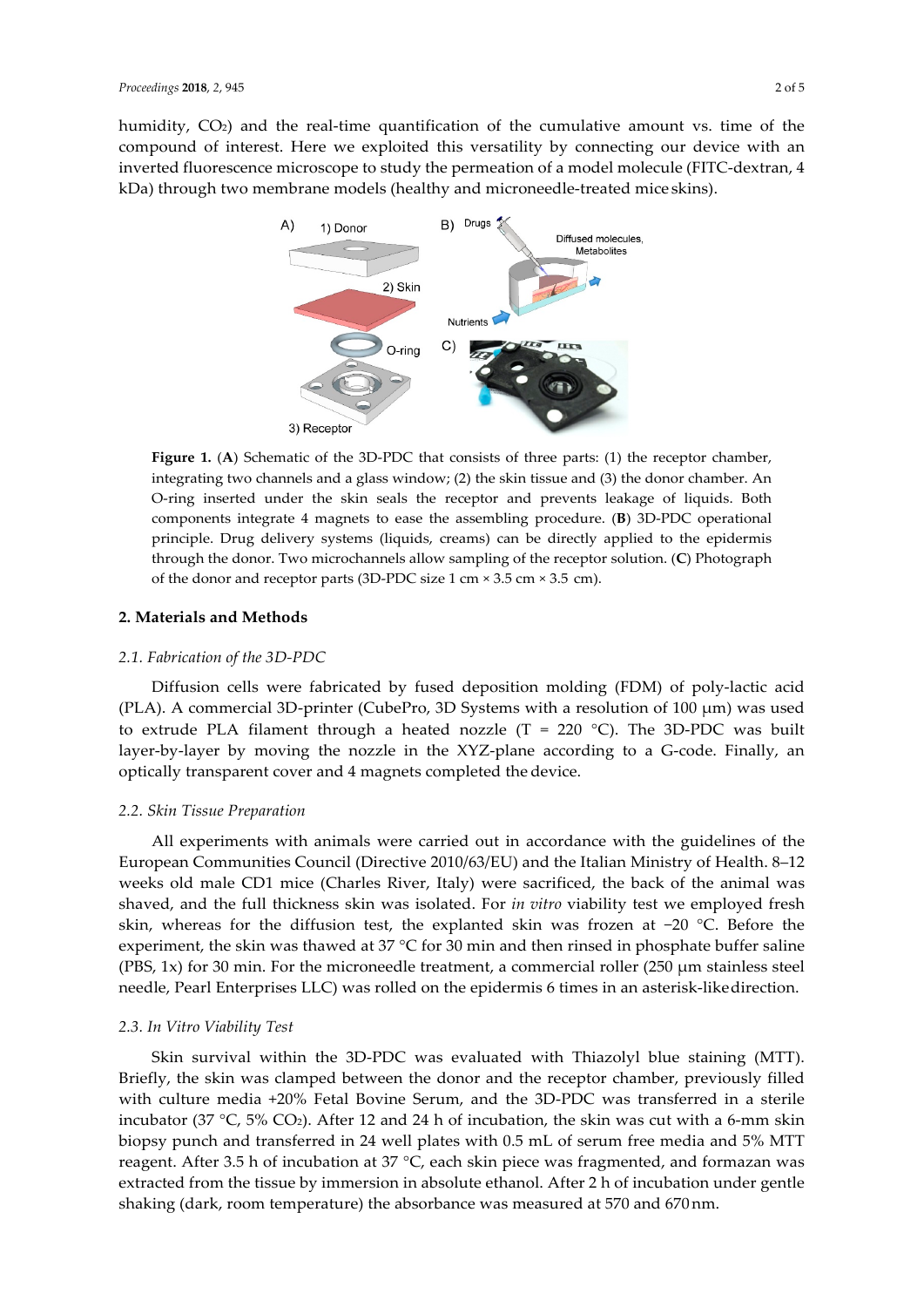Skin permeation of dextran solutions was studied though time-lapse fluorescence microscopy. A 2-mm-thick mice skin (2.5 cm × 2.5 cm) was inserted in the 3D-PDC with PBS filling the receptor. Afterwards, the 3D-PDC was positioned on a heated chamber (T = 35 °C) and fixed to the XY stage of an inverted microscope (Ti-E, Nikon, Tokyo, Japan). An external control unit (Okolab, Naples, Italy), connected to a CO2 tank and a heated water bath, provided the correct gas mixture and humidity. Finally, the donor chamber was loaded with 350 µL of a FITC-dextran solution (4 kDa Sigma Aldrich, Milan, Italy,  $\lambda_{ex} = 490$  nm,  $\lambda_{em} = 520$  nm) at the concentration of 0.5 mg/mL. A glass cover was applied on top of the donor chamber to avoid evaporation. Time-lapse images, 1 frame every 5 min over 24 h, were collected with a microscope objective (Nikon Plan Apo 10×–0.45 NA) and a CMOS camera (Andor). A FITC filter  $(\lambda_{\text{cutoff}} = 505 \text{ nm})$  was used to cut off the excitation light and to capture only the fluorescence. The focal plane of the objective was 2.5 mm below the dermis.

## **3. Discussion**

We designed, fabricated and tested a 3D-PDC for *in vitro* skin permeation assays. Specifically, we used FDM to fabricate the donor and receptor compartments of the device. The direct additive-manufacturing nature of this method allowed to rapidly prototype (printing time  $\sim$  1 h) the entire device with minimal cost and, more importantly, to proper tailor the design to operate with skin membranes. As a matter of fact, once assembled, the 3D-PDC maintained the needed pressure to keep the skin stretched and avoid liquid spillage or uncontrolled perfusion during both the static and the flow-through operations. Furthermore, a simple visual inspection of the skin, up to 24 h incubation in the diffusion cell, reveled the absence of possible physical damages.

To gain a deep insight into the integrity and conditions of the skin during its incubation in the 3D-PDC, we performed viability assays. In this experiment, we studied the viability of various regions of the skin in contact with the 3D-PDC parts (Figure 2A). Importantly, we found that the skin in the central region of the receptor chamber remained viable, presenting up to 100% and 70% viability for incubation times of 12 and 24 h, respectively (Figure 2B,C). This result further demonstrates that the skin preserves its integrity and viability over moderately long incubation times in the 3D-PDC, thus ensuring that the data obtained during the diffusion experiments are valid and relevant. Notably, this encouraging result might extend the use of 3D-PDCs as tools for other skin-on-chip applications, such as wound healing, tissue engineering and organ-on-chip.



**Figure 2.** (**A**) Schematic representation of the 3 different skin regions taken into account for the viability evaluation by MTT assay. C, O and E denote the central part of the skin between the chambers, the part of the skin in contact with the O-ring and the outside region delimited by the O-ring, respectively. (**B,C**) Skin viability results after 12 and 24 h incubation in the 3D-PDC, with respect to the control samples.

The 3D-PDC is compatible with a standard fluorescence microscope, as schematically depicted in Figure 3A. This result, which is due to the pocket-size of our design, is key for the real-time detection of the concentration profile of the compound under test. Figure 3B shows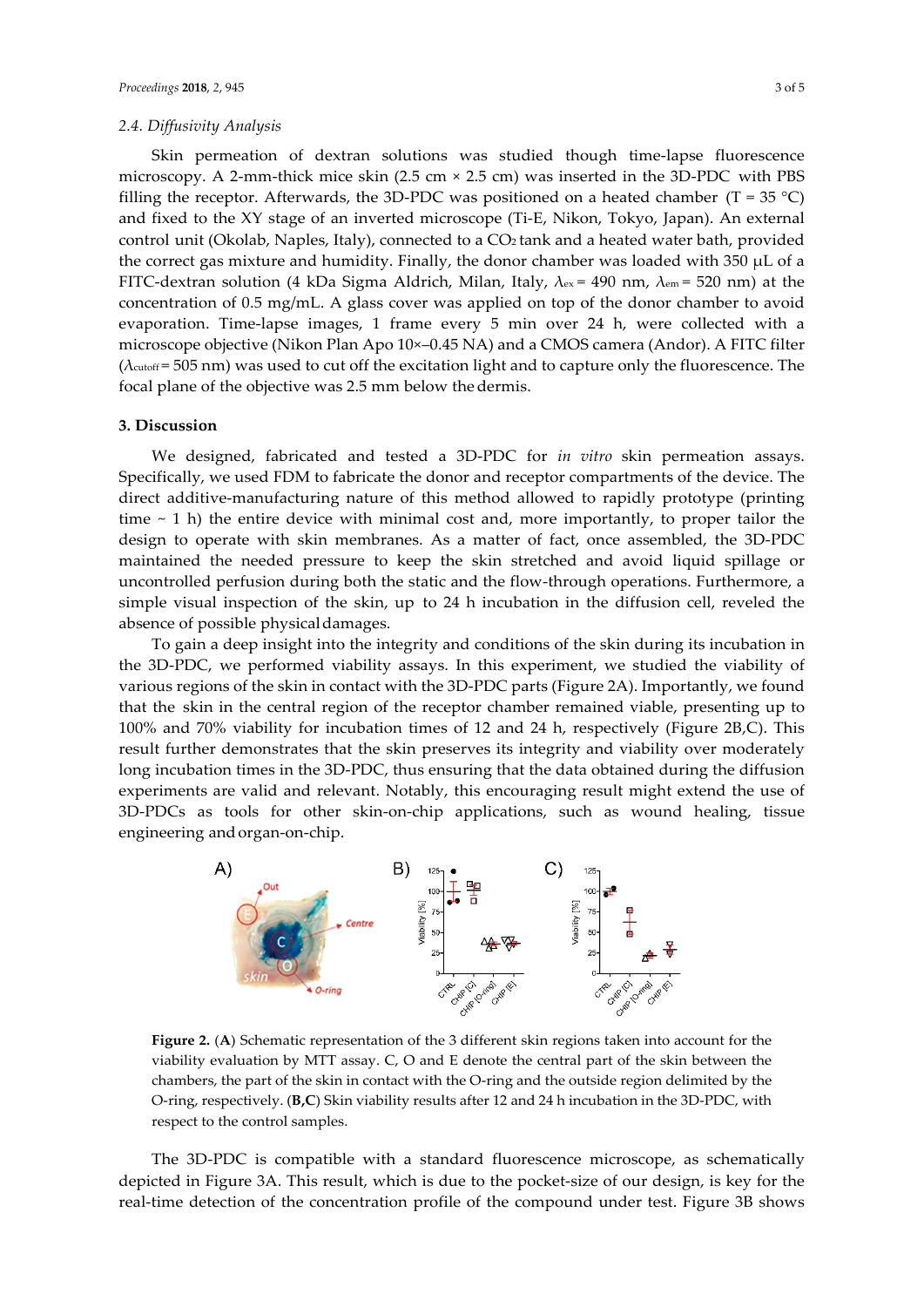the results of the diffusion of the dextran molecules through the healthy skin membrane, as predicted by our theoretical model and investigated by time-lapse microscopy. The concentration profile is non-linear with an initial plateau up until 12 h. At this time-step the concentration starts to increase indicating that the dextran is accumulating in the receptor chamber. Remarkably, we found that the experimental profile is in really good agreement with the theoretical one that we calculated by solving the Fick's second law for the donor/skin/receptor system. Specifically, we found that the diffusivity of the dextran in the tested skin is about 2·10−10 m2/s, in agreement with the literature on this subject.

Finally, we extended our investigation to active transdermal drug-delivery (TDD) systems. As a case study, we assessed the functionality of a microneedles-roll as vehicle to enhance the skin diffusivity of FITC-dextran. Figure 3C shows the cumulative amount over time of dextran diffusing in the receptor for both passive and microneedle-assisted diffusion. A significant enhancement (~5 folds) in the dextran diffusion through the treated skin with respect to the untreated one is evident. This is not surprising, considering that microneedles help to cross the epidermis and accelerate the molecular diffusion. Importantly, this result clearly demonstrates that our method can be used to study and quantify the efficiency of a transdermal drug-delivery system.



**Figure 3.** (**A**) Schematic (not in scale) of the experimental setup used for the real-time diffusion experiments. (**B**) Experimental and theoretical normalized FITC-dextran concentration vs. time. C24h denotes the concentration detected at the focal plane of the objective after 24 h. (**C**) Assessment of a microneedle roller as TDD. Cumulative amount vs. time curve of FITC-dextran diffused through the untreated mice skin and the microneedle-treated mice skin. To better highlight the enhancement in diffusivity due to the microneedles' action, both curves were normalized with respect to the cumulative amount of FITC-dextran diffused through the untreated skin after 12 h.

## **4. Conclusions and Future Perspectives**

3D-PDCs are suitable for *in vitro* skin permeation assays and quantitative assessment of TDD systems. Furthermore, the good viability of the incubated skin makes the device promising for applications where the viability of the tissue is an issue. In this regard, optimization of the current design and setup would also allow prolonged and advanced studies, such as tissue barrier diseases and wound healing.

Our compact design also offers the possibility of integrating the 3D-PDC with various detection instruments (e.g., photo-spectrometer), thus widening the potential applications of our method to other emerging fields, such as nanotoxicology, nanotherapeutics and regenerative medicine.

**Conflicts of Interest:** The authors declare no conflict of interest.